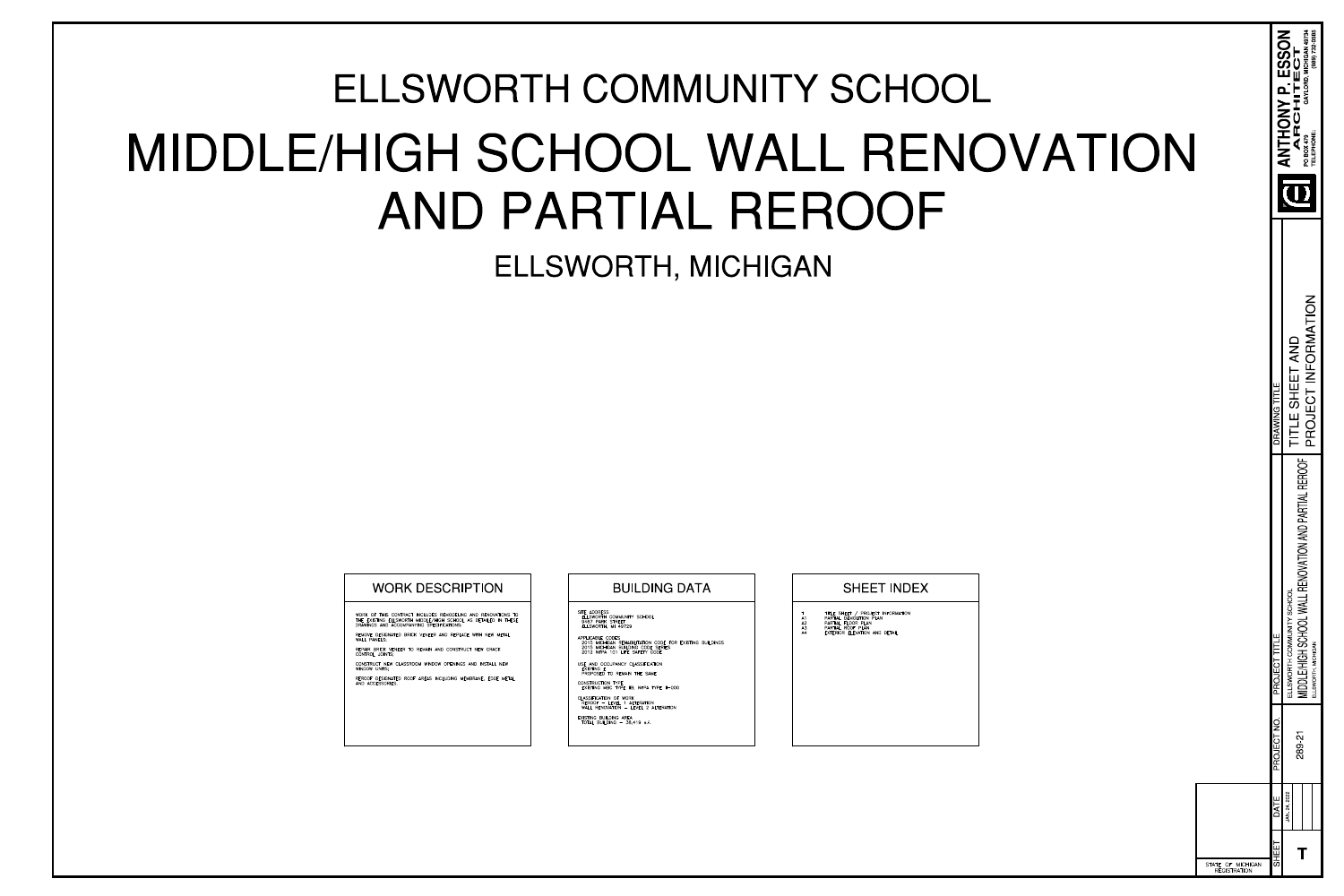- REMOVE EX'G. FACE BRICK AND RIGID INSULATION FROM  $3' 3'' \pm$  ABOVE FINISH FLOOR TO TOP OF PARAPET WALL SEE DETAIL.
- CONSTURCT NEW OPENING IN EX'G. CMU WALL. TOOTH BACK CMU AND INSTALL<br>NEW BULLNOSE CMU AT OPENING JAMBS AND STOOL. INSTALL NEW PRECAST<br>MASONRY LINTEL ABOVE OPENING SEE DETAILS.

| PARTIAL DEMO PLAN<br>DRAWING TITLE<br><b>REROOF</b><br>MIDDLE/HIGH SCHOOL WALL RENOVATION AND PARTIAL<br>ELLSWORTH COMMUNITY SCHOOL<br>PROJECT TITLE<br>ELLSWORTH, MICHIGAN | PROJECT NO.<br>289-21 | JAN 24, 2022<br>DATE |
|-----------------------------------------------------------------------------------------------------------------------------------------------------------------------------|-----------------------|----------------------|
|                                                                                                                                                                             |                       |                      |
|                                                                                                                                                                             |                       |                      |





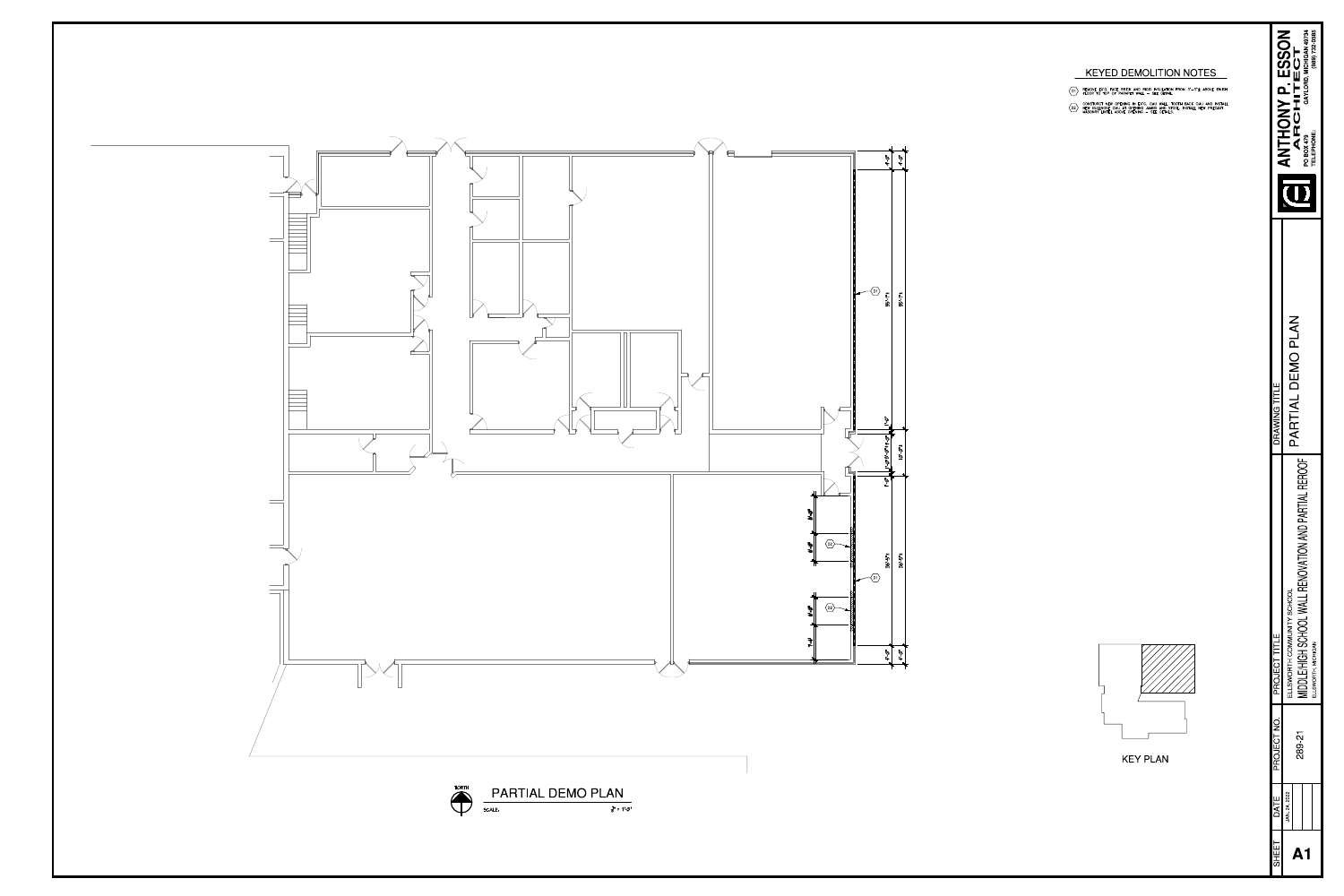

## KEYED CONSTRUCTION NOTES

- $\langle$ A1 $\rangle$  NEW WINDOW OPENING w/ BULLNOSE JAMB AND STOOL BLOCK. TOOTH FULL BLOCK IN TO JAMB COURSING, PAINT ENTIRE WALL SURFACE EDGE TO EDGE.
- $\begin{pmatrix} 1 & 1 \\ 1 & 0 \end{pmatrix}^n$  MTL. WALL PANELS OVER  $3 & 7 & 7$  furring installed horizontally at  $4'-0$  o.c. w/ 2 rigid insulation adhered to masonry surface btwn. Furring members.
- REMOVE EX'G. BROKEN FACE BRICK AND REPLACE W/ FACE BRICK SALVAGED<br>FROM REMOVED MATERIALS. CONSTRUCT NEW C.J. AT CURRENT CRACK LOCATION<br>- SEE PLAN AND ELEVATION FOR ALL LOCATIONS.
- $\overline{\langle A4 \rangle}$  REMOVE EX'G. BROKEN FACE BRICK AND REPLACE  $w/$  FACE BRICK SALVAGED<br>FROM REMOVED MATERIALS SEE PLAN AND ELEVATION FOR ALL LOCATIONS.
- $\overline{AB}$  REMOVE EX'G. SEALANT AND BACKER FROM EX'G. CONTROL JOINT AND INSTALL NEW BACKER ROD AND SEALANT.
- $\langle$ A6 $\rangle$  REMOVE EX'G. BELL DEVICE AND REINSTALL ON FACE OF NEW MTL. PANELS.
- REMOVE EX'G. O.A. INTAKE GRILLES, EXTEND O.A. DUCT THROUGH NEW FURRING<br>AND MTL. PANELS, AND INSTALL NEW O.A. GRILLES FILED VERIFY GRILL SIZE<br>AND CONFIGURATION AND MATCH EX'G.
- $\langle$ A8 $\rangle$  NEW PROJECT-OUT WINDOW UNITS SEE DETAILS.
- $\langle$ A9 $\rangle$  CLEAN STAINED BRICK.



## **KEY PLAN**

| SHEET | DATE         | PROJECT NC | PROJECT TITLE                                       | DRAWING TITLE      | $\frac{1}{2}$     | C<br>C<br>C<br>C<br>C  |
|-------|--------------|------------|-----------------------------------------------------|--------------------|-------------------|------------------------|
|       | JAN 24, 2022 |            | ELLSWORTH COMMUNITY SCHOOL                          |                    |                   |                        |
|       |              | 289-2      |                                                     | PARTIAL FLOOR PLAN |                   | ARCHITECT              |
|       |              |            | Υ<br>MIDDLE/HIGH SCHOOL WALL RENOVATION AND PARTIAI |                    | <b>PO BOX 479</b> | GAYLORD. MICHIGAN 4973 |
|       |              |            | ELLSWORTH, MICHIGAN                                 |                    | <b>TELEPHONE</b>  | (989) 732-0585         |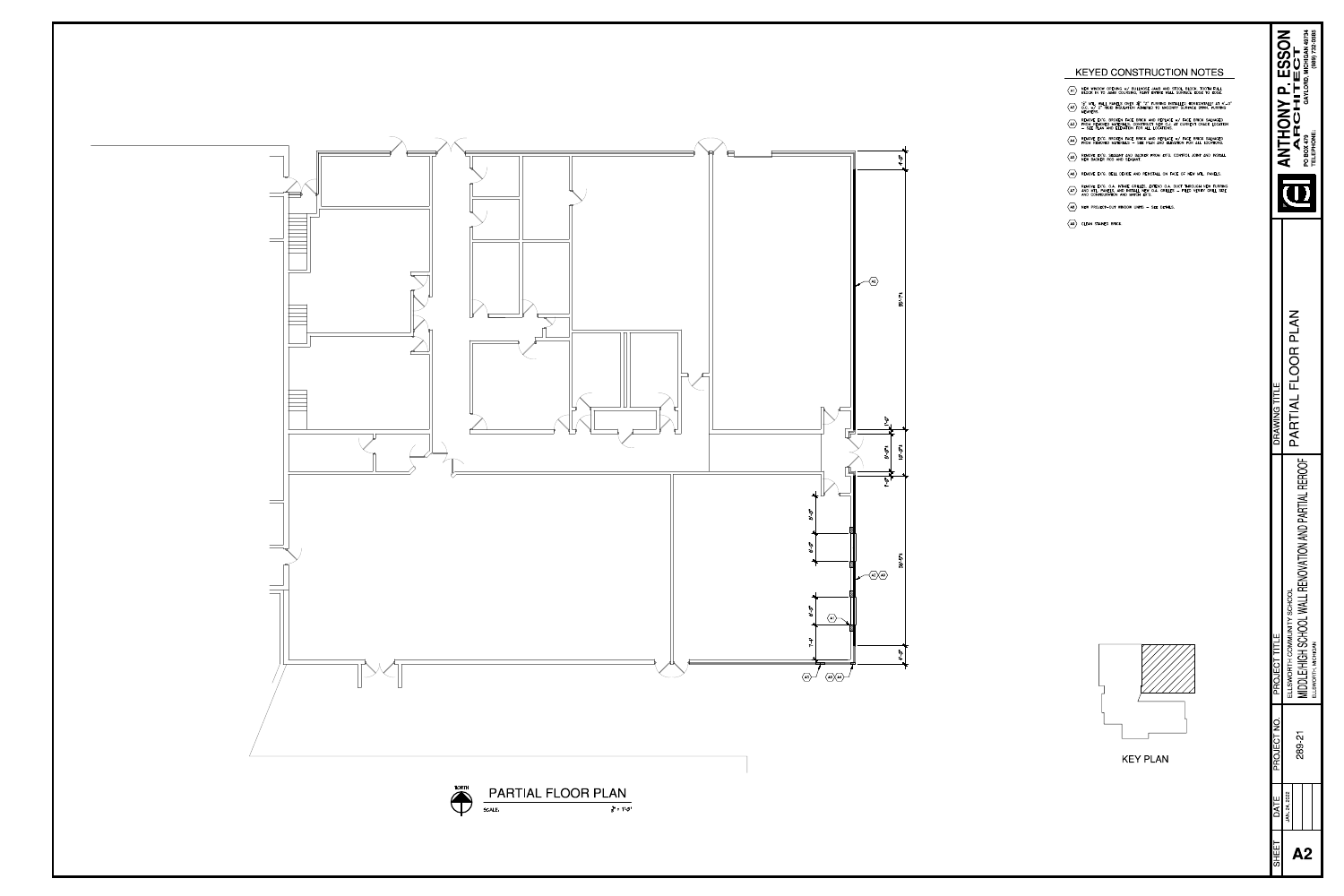



## DESCRIPTION OF WORK

#### REROOF AREA - APPROX. 13,382 s.f.:

- REMOVE EX'G. ROOF EDGE METAL, FLASHINGS AND COUNTER FLASHINGS;
- AND COPINGS; 2. REMOVE EX'G. ROOF DRAIN STRAINERS;
- 3. REMOVE EXIG. PVC MEMBRANE;<br>4. INSTALL SEPARATIOIN SHEET WHERE REQID.;
- 5. INSTALL NEW MECH. FASTENED ROOFING MEMBRANE;
- 6. REINSTALL NEW ROOF DRAIN STRAINERS; INSTALL NEW EDGE METAL, FLASHINGS AND COPING AS INDICATED. WHERE
- NOT INDICATED, INSTALL AS REQ'D. TO PROVIDE COMPLETE WEATHERPROOF ROOF COVERING ASSEMBLY;
- 8. INSTALL MEMBRANE WALK PADS UNDER ALL MEMBRANE BEARING SUPPORTS AND EQUIPMENT PADS.

| SHEET     | DATE         | PROJECT NO | PROJECT TITLE                                                                | DRAWING TITLE     |                                                                         |
|-----------|--------------|------------|------------------------------------------------------------------------------|-------------------|-------------------------------------------------------------------------|
|           | JAN 24, 2022 | 289-21     | ELLSWORTH COMMUNITY SCHOOL                                                   | PARTIAL ROOF PLAN | <b>ANTHONY P. ESSON</b><br>ARCHITECT                                    |
| <b>A3</b> |              |            | MIDDLE/HIGH SCHOOL WALL RENOVATION AND PARTIAL REROOF<br>ELLSWORTH, MICHIGAN |                   | GAYLORD, MICHIGAN 49734<br>$(989)$ 732-0585<br>TELEPHONE:<br>PO BOX 479 |
|           |              |            |                                                                              |                   |                                                                         |
|           |              |            |                                                                              |                   |                                                                         |
|           |              |            |                                                                              |                   |                                                                         |
|           |              |            |                                                                              |                   |                                                                         |

### KEYED ROOFING NOTES

- $\langle R1 \rangle$  NEW TWO-PIECE FASCIA AND FASCIA EXTENDER (TO MATCH EXISTING REMOVED)<br>FULL PERIMETER OF OPEN ROOF EDGE AT REROOF AREA(S).
- $\overline{R2}$  NEW MTL. COPING (TO MATCH EX'G. REMOVED) FULL LENGTH OF PARAPET. COPE<br>AND CAP PARAPET ENDS OVER ADJACENT ROOF EDGE METAL SEE DETAIL.
- $\langle$ R3 $\rangle$  REMOVE EX'G. STANDING SEAM MTL. WALL PANELS AND TERMINATE MEMBRANE TO WALL. INSTALL NEW METAL PANELS MATCHING EX'G.  $-$  SEE DETAIL.
- $\langle R4 \rangle$  INSTALL MEMBRANE WALK PAD AND CONCRETE SPLASH BLOCK AT ROOF DRAIN DISCHARGE.
- TERMINATE ROOFING UNDER EX'G COUNTER FLASHING (REMOVE EX'G.<br>COUNTER-FLASHING AND INSTALL NEW). VERIFY FLASHING CONDITIONS IN FIELD<br>AND CONSULT ARCHITECT FOR DIRECTION IF CONDITIONS DIFER.



## KEY PLAN